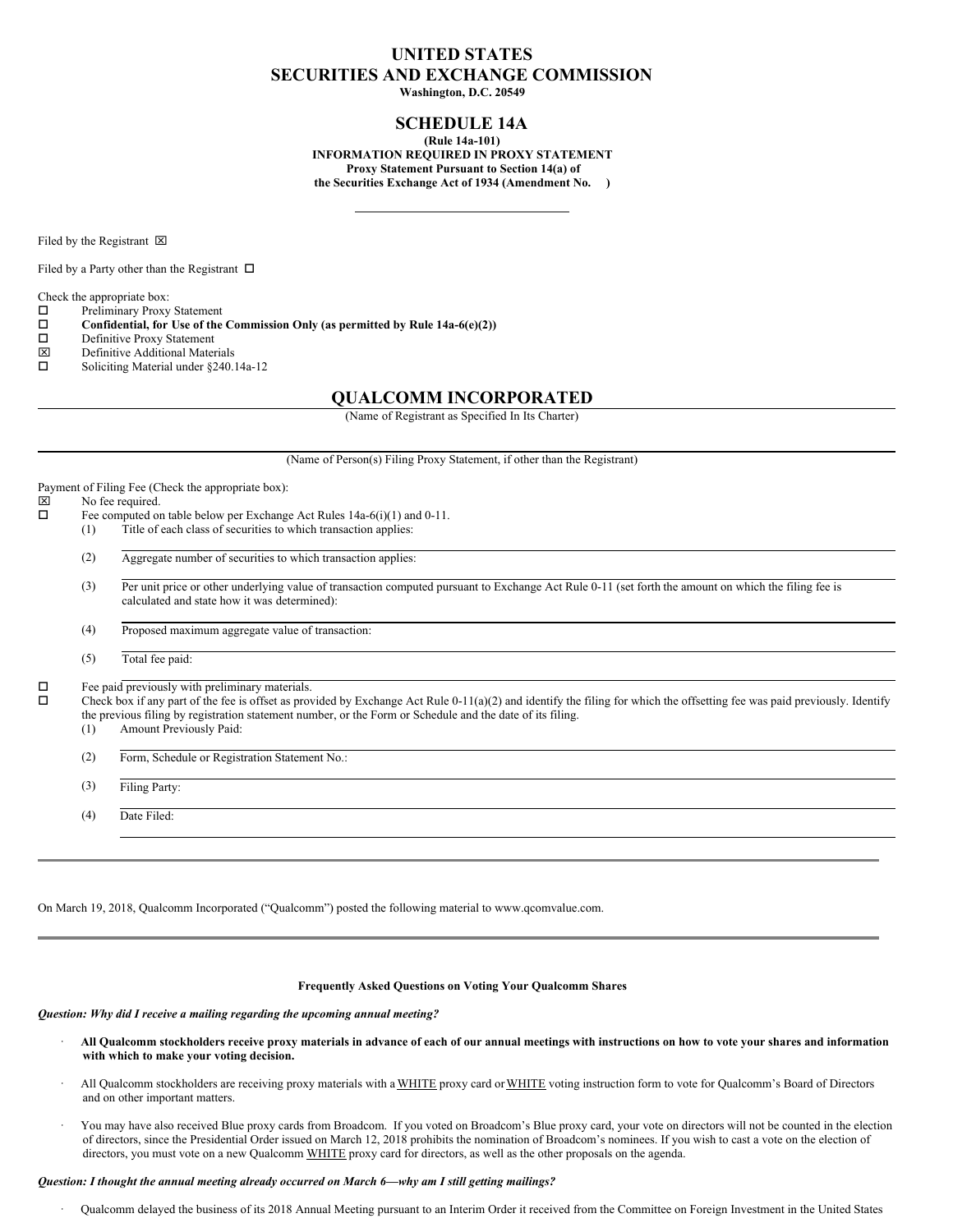(CFIUS) on March 4, 2018, as modified on March 5, 2018. The Annual Meeting was opened on March 6, 2018 and immediately adjourned. Under the terms of the March 12, 2018 Presidential Order, Qualcomm was further ordered to reconvene its 2018 Annual Meeting of Stockholders on the earliest possible date, which based on the required 10-day notice period, is March 23, 2018.

# *Question: Do the votes I previously cast still count or do I need to vote again?*

- · If you have already voted the WHITE proxy card for Qualcomm's directors, you do not need to vote again: your shares will be represented and voted at the reconvened Annual Meeting on March 23, 2018.
- · If you voted on Broadcom's Blue proxy card, however, your vote on directors will not be counted in the election of directors, since the Presidential Order prohibits the nomination of Broadcom's nominees. If you wish to cast a vote on the election of directors, you must vote on a new Qualcomm WHITE proxy card for directors, as well as the other proposals on the agenda.

## *Question: How do I vote if I want to support Qualcomm?*

- Qualcomm's Board of Directors recommends that all Qualcomm stockholders vote the WHITE proxy card or WHITE voting instruction form:
	- 1. **FOR** Qualcomm's Directors (Proposal 1)
	- 2. **FOR** Proposals 2-7
	- 3. **AGAINST** Proposal 8
- You can vote one of three ways:
	- 1. Online
	- 2. Phone
	- 3. Mail
- Follow the instructions on your WHITE proxy card or WHITE voting instruction form to vote in one of the above three ways.

#### *Question: Why is this year dif erent from prior years?*

- · Broadcom made an unsolicited proposal to acquire Qualcomm and sought to replace a majority of Qualcomm's Board. However, Broadcom's slate of director nominees has been disqualified under the terms of a Presidential Order issued on March 12, 2018.
- Under the same order Broadcom was required to also immediately and permanently abandon its proposed takeover of Qualcomm.
- If you wish to cast a vote on the election of directors, you must vote on a new Qualcomm WHITE proxy card for directors, as well as the other proposals on the agenda.
- The Qualcomm Board recommends that Qualcomm stockholders vote FOR the re-election of Qualcomm's slate of highly qualified and experienced **directors**. To do so, simply vote FOR Qualcomm's directors listed in Proposal 1 on theWHITE proxy card.

#### Question: I understand that Dr. Paul Jacobs will not be nominated by the Qualcomm Board for election at the Annual Meeting. How will my proxy card be voted?

- Qualcomm does not intend to circulate an updated WHITE proxy card as a result of the removal of Dr. Jacobs from the list of nominees.
- Any WHITE proxy card received will be voted as indicated on such proxy card, however no votes will be cast for Dr. Jacobs.
- Any WHITE proxy card submitted with no voting instructions will be voted "FOR" each of the remaining Qualcomm directors and no votes will be cast for Dr. Jacobs.

#### *Question: When should I vote?*

- We suggest you vote as soon as possible. No matter how many or how few shares you own, your vote is important.
- The deadline for voting by phone or online if shares are held in a bank or brokerage account is 11:59 pm ET on March 22. If you hold registered shares, we urge you to vote online or by phone by 9:00 am ET on March 23, 2018.
- · Importantly, if you inadvertently return a Blue proxy card or Blue voting instruction form, you can always cancel that vote by submitting a later-dated vote using a WHITE proxy card orWHITE voting instruction form online, by phone, or by mail.**Only your latest-dated vote counts.**

#### *Question: If I want to support Qualcomm, should I vote against Broadcom's nominees on the Blue card?*

- Under the terms of a Presidential Order issued on March 12, 2018, Broadcom's nominees have been disqualified and any votes on the Blue proxy card for those nominees will not be counted.
- Vote FOR Qualcomm's slate of highly qualified and experienced directors on the WHITE proxy card or WHITE voting instruction form.
- If you inadvertently return a Blue proxy card or Blue voting instruction form, you can always cancel that vote by submitting a later-dated vote using aWHITE proxy card or WHITE voting instruction form online, by phone, or by mail.**Only your latest-dated vote counts.**

#### *Question: I usually get materials delivered electronically. Why am I receiving hard copies this year?*

- Because there is a proxy contest this year, stockholders are receiving hard copy mailings instead of e-mails. No matter how many or how few shares you own, your vote is important and you will receive mailings with a WHITE proxy card or WHITE voting instruction form.
- Your preferences will remain unchanged for future stockholder meetings. If you have opted for electronic delivery of your annual proxy materials, you will continue to receive materials electronically for next year's Annual Meeting.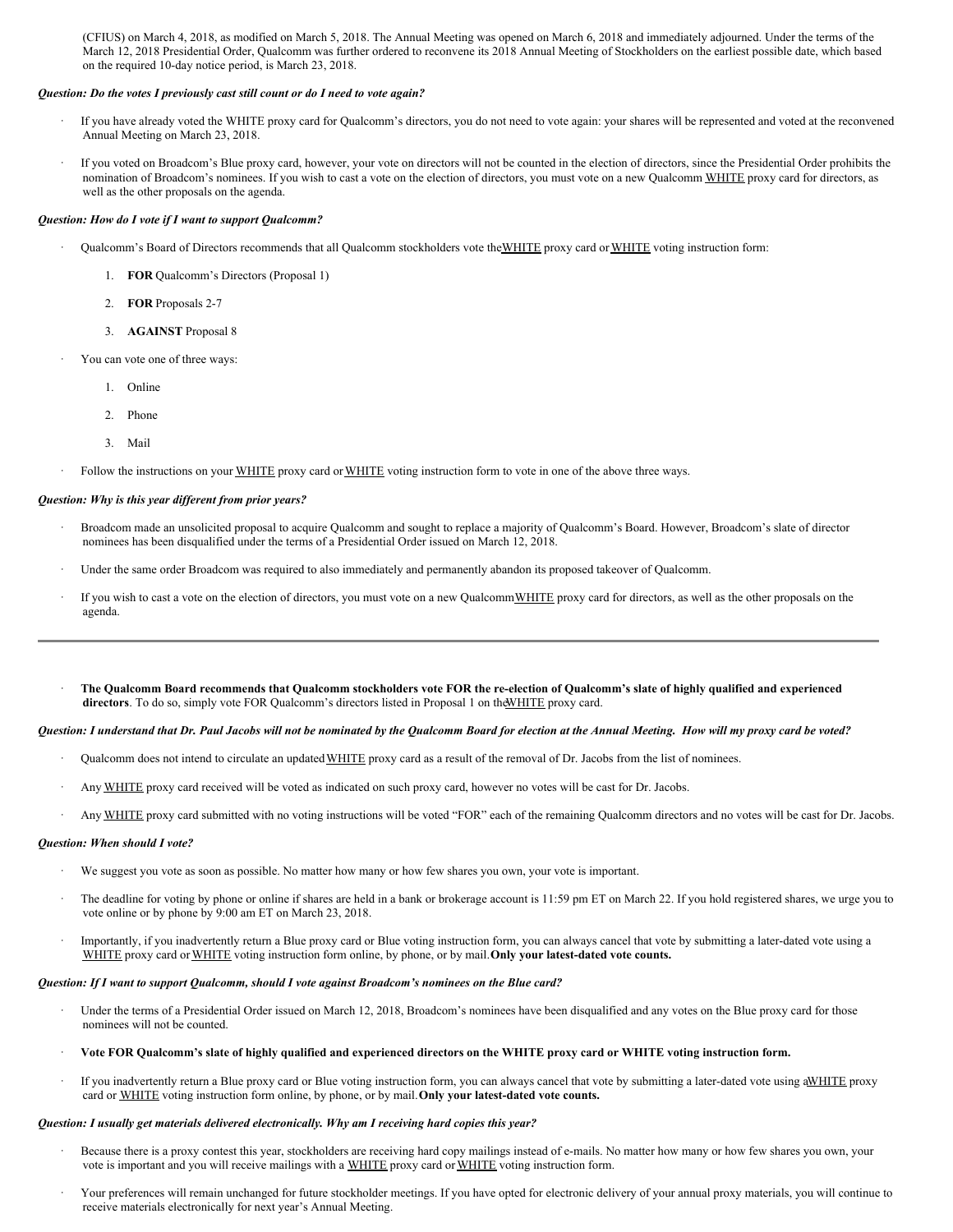## *Question: I received multiple proxy packages. Why?*

- You will receive a voting package for each account in which you hold Qualcomm shares.
- Each package may have different voting instructions for the shares in that particular account. It's important that you vote everyWHITE proxy card or WHITE voting instruction form from each package you receive.

#### *Question: My proxy package went to the wrong address. Can my address be corrected for future mailings?*

- · Qualcomm cannot change the address that appeared on your accounts for the shares you owned as of the Record Date, January 8, 2018, so you will continue to receive mailings at that address until the Annual Meeting.
- If you need help receiving proxy packages at another address, please call the firm assisting us in the solicitation of proxies, Innisfree M&A Incorporated **("Innisfree") at the toll-free number shown below.**

#### *Question: Why would I hold Qualcomm shares in dif erent accounts?*

· You may have multiple accounts holding Qualcomm shares, such as personal brokerage accounts or retirement accounts.

# · **Each account that holds Qualcomm shares is required to send you a voting package.**

#### *Question: If I received multiple proxy packages, can I vote all my shares on one card?*

- No. You must vote the WHITE proxy card or WHITE voting instruction form you receive with respect to EACH ACCOUNT in which you hold Qualcomm **shares.**
- If you own Qualcomm shares in multiple accounts, you will receive a voting package for each account.
- · **Each account may have different voting instructions**. It's important to follow the voting instructions on theWHITE proxy card orWHITE voting instruction form for each package you receive.
- Even if you end up voting the same accounts again, that's okay your shares will only be counted once, and only your latest vote counts.
- · Discard any package with a Blue proxy card or Blue voting instruction form. Under the terms of a Presidential Order issued on March 12, 2018, Broadcom's nominees have been disqualified and any votes on the Blue proxy card for those nominees will not be counted.

# *Question: Why are the voting instructions in each proxy package dif erent?*

- If you hold Qualcomm shares in multiple accounts, each account may have different voting instructions.
- You must follow the voting instructions on the WHITE proxy card or WHITE voting instruction form for each account that holds Qualcomm shares in **order to support Qualcomm.**

# Question: I have already voted. Why am I getting additional letters and the same White proxy cards again? Do I need to vote again?

- Yes. We recommend that you vote all of the WHITE proxy cards or WHITE voting instruction forms you receive. Because of the importance of this year's vote, you will receive multiple letters from Qualcomm with additional WHITE proxy cards or WHITE voting instruction forms. Each mailing contains information about the issues involved in the proxy contest that we believe stockholders should know about.
- ONLY YOUR LATEST-DATED VOTE COUNTS. If you already voted a Blue proxy card, submit a new later-dated WHITE proxy card to cancel the Blue **vote.**

# Question: I received a phone call asking if I had received my voting materials and if I had any questions. Why am I receiving this call?

- Qualcomm had asked a company called Innisfree M&A Incorporated ("Innisfree") to contact our stockholders and encourage them to vote theirWHITE proxy cards or WHITE voting instruction forms.
- Innisfree will also help you with any questions you have about the voting process or the annual meeting.

#### *Question: I have already received multiple calls — can I be taken of the call list now?*

· Yes, Innisfree can remove your name from Qualcomm's call list—please let Innisfree know.

# **IF YOU HAVE ANY OTHER QUESTIONS ABOUT VOTING YOUR SHARES, PLEASE CALL INNISFREE M&A INCORPORATED:**

# **Toll-Free at (877) 456-3442 (from the U.S. and Canada)**

**Or**

**(412) 232-3651 (from other locations)**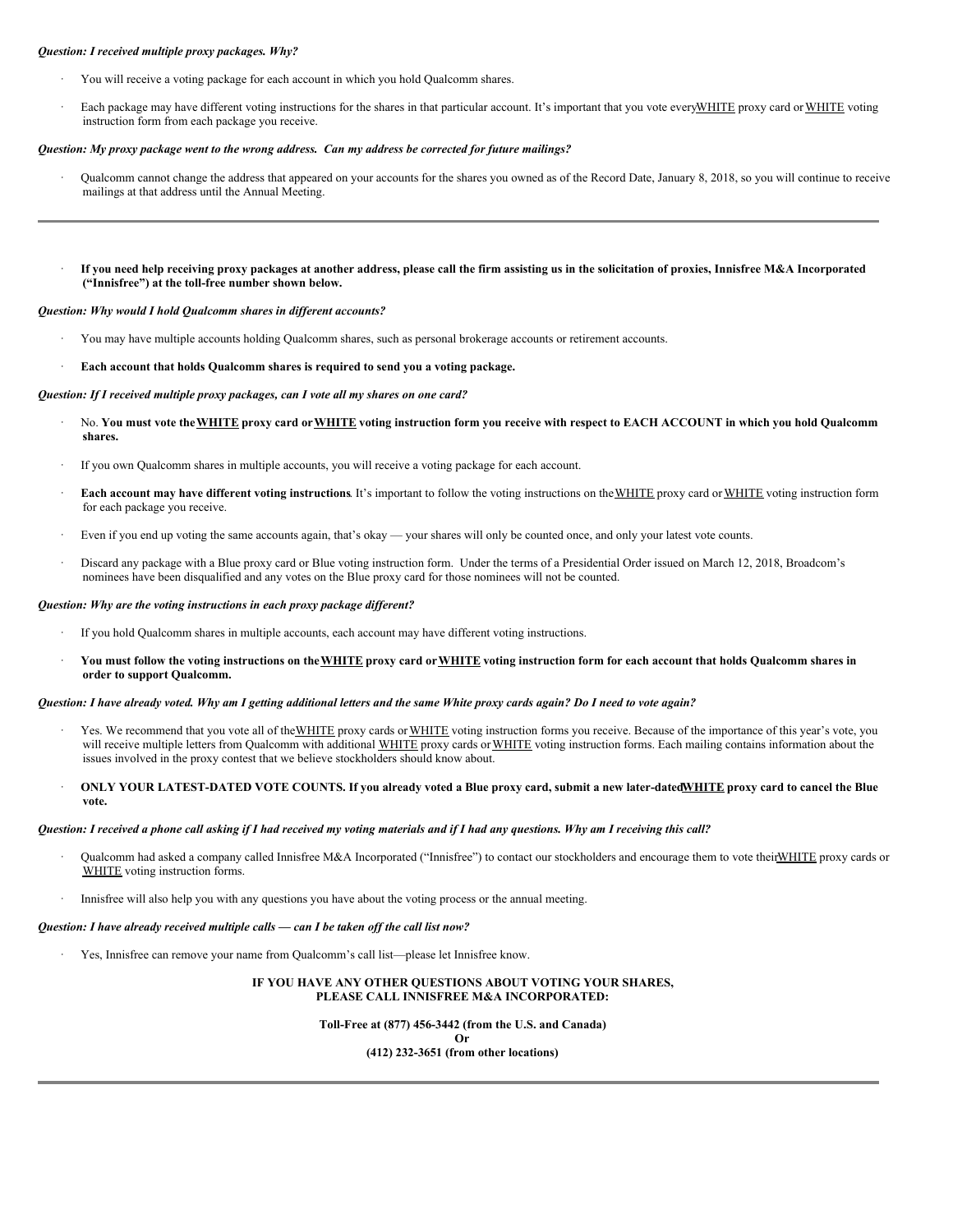# Qualcoww



# **Additional Information**

Qualcomm has filed a definitive proxy statement and WHITE proxy card with the U.S. Securities and Exchange Commission (the "SEC") in connection with its solicitation of proxies for its 2018 Annual Meeting of Stockholders (the "2018 Annual Meeting"). QUALCOMM STOCKHOLDERS ARE STRONGLY ENCOURAGED TO READ THE DEFINITIVE PROXY STATEMENT (AND ANY AMENDMENTS AND SUPPLEMENTS THERETO) AND ACCOMPANYING WHITE PROXY CARD AS THEY CONTAIN IMPORTANT INFORMATION. Stockholders may obtain the proxy statement, any amendments or supplements to the proxy statement and other documents as and when filed by Qualcomm with the SEC without charge from the SEC's website at www.sec.gov.

#### **Certain Information Regarding Participants**